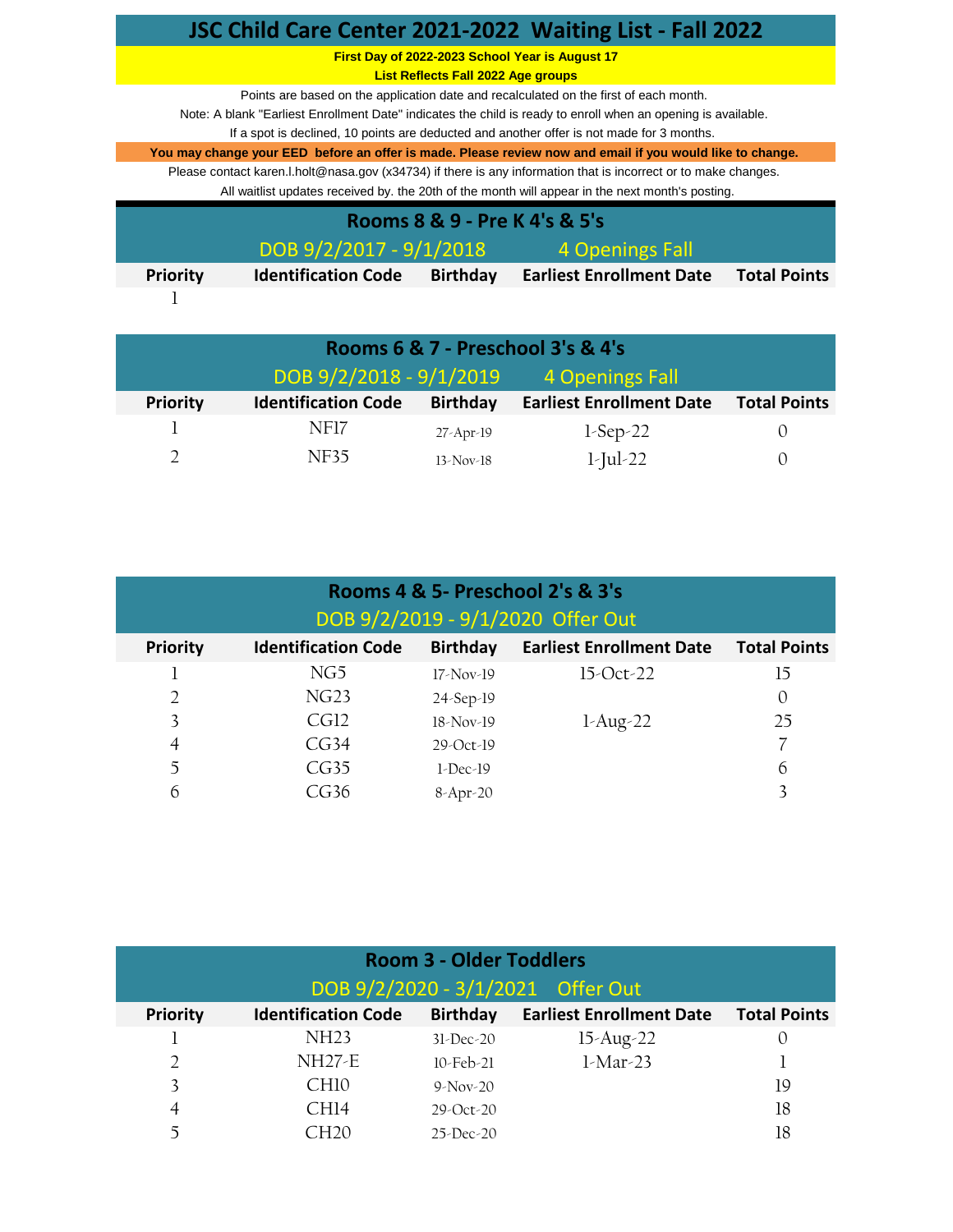| <b>Room 2 - Younger Toddlers</b><br>DOB 3/2/2021 - 9/2/2021 Offer Out |                            |                 |                                 |                     |  |
|-----------------------------------------------------------------------|----------------------------|-----------------|---------------------------------|---------------------|--|
| <b>Priority</b>                                                       | <b>Identification Code</b> | Birthday        | <b>Earliest Enrollment Date</b> | <b>Total Points</b> |  |
|                                                                       | <b>NH24</b>                | $16$ -Apr-21    |                                 | 3                   |  |
| 2                                                                     | <b>NH26</b>                | 29-Apr-21       | $1-Aug-22$                      | $\overline{2}$      |  |
| 3                                                                     | CH17                       | $2$ -Jul-21     |                                 | 16                  |  |
| 4                                                                     | CH <sub>18</sub>           | 28-Jun-21       |                                 | 16                  |  |
| 5                                                                     | CH <sub>15</sub>           | $11$ -Jun-21    | $1-Aug-22$                      | 12                  |  |
| 6                                                                     | CH21                       | $30$ -Mar-21    |                                 | 10                  |  |
|                                                                       | CH22                       | $11$ -Jun-21    |                                 | 7                   |  |
| 8                                                                     | CH23                       | 30-May-21       |                                 | 6                   |  |
| 9                                                                     | CH24                       | $31$ -Aug- $21$ | $1-Aug-23$                      | $\overline{2}$      |  |
| 10                                                                    | CH25                       | $22$ -Apr-21    |                                 |                     |  |
| $_{\rm ll}$                                                           | CH26                       | 19-Mar-21       | $1$ -Sep-22                     |                     |  |

| <b>Room 1 Older Infants</b> |                            |                 |                                            |                     |  |
|-----------------------------|----------------------------|-----------------|--------------------------------------------|---------------------|--|
|                             |                            |                 | DOB 9/2/2021 - 3/1/2022 Fall Class is Full |                     |  |
| <b>Priority</b>             | <b>Identification Code</b> | <b>Birthday</b> | <b>Earliest Enrollment Date</b>            | <b>Total Points</b> |  |
|                             | $CI7-E$                    | $20 - Oct - 21$ |                                            |                     |  |
| 2                           | NI5                        | $25 - Sep - 21$ |                                            | 12                  |  |
| 3                           | NI9                        | $6$ -Oct-21     |                                            | 11                  |  |
| 4                           | NI <sub>16</sub>           | $29 - Sep - 21$ | $1-Aug-22$                                 | 6                   |  |
| 5                           | CI6                        | $10-Sep-21$     | $10-Nov-21$                                | 14                  |  |
| 6                           | CI3                        | $21-Oct-21$     |                                            | 13                  |  |

| <b>Room 0 Young Infants</b><br>DOB 3/2/2022 - 9/1/2022 Fall Class is Full |                            |                 |                                 |                     |  |
|---------------------------------------------------------------------------|----------------------------|-----------------|---------------------------------|---------------------|--|
| <b>Priority</b>                                                           | <b>Identification Code</b> | <b>Birthday</b> | <b>Earliest Enrollment Date</b> | <b>Total Points</b> |  |
|                                                                           | $NI12-E$                   | $16$ -Jan-22    | $1$ -Jan-23                     | 9                   |  |
| 2                                                                         | $NI14-E$                   | $2$ -Feb-22     | $6$ -Feb-23                     |                     |  |
| 3                                                                         | $NI16-E$                   | $20$ -Jul-22    | $3$ -Jan-23                     | 6                   |  |
| $\overline{4}$                                                            | NI17                       | 28-May-22       | $1$ -Sep-22                     | 6                   |  |
| 5                                                                         | NI18                       | $20$ -Apr-22    | $1$ -Sep-22                     | 5                   |  |
| 6                                                                         | NI <sub>19</sub>           | $4$ -Feb-22     | $6$ -Jun-22                     | $\Omega$            |  |
|                                                                           | CI4                        | $6$ -Jun-22     | $5$ -Dec-22                     | 12                  |  |
| 8                                                                         | CI8                        | $17$ -Mar-22    | $15$ -Jun-22                    | 9                   |  |
| 9                                                                         | CI9                        | $1$ -Feb-22     | $1$ -Jun-22                     | 9                   |  |